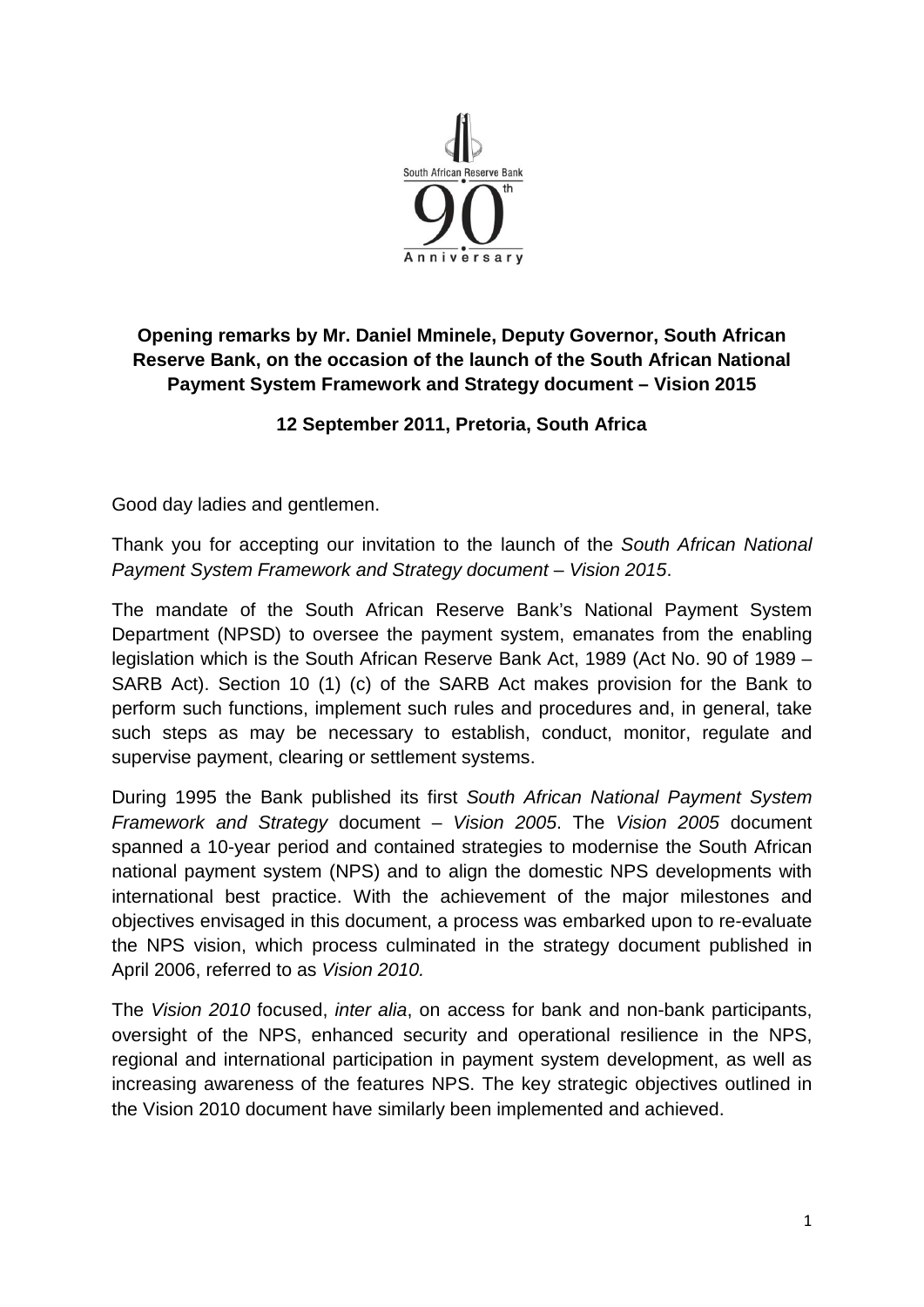In late 2009 and early 2010, the NPSD embarked on an extensive consultation and fact-finding process to determine any new challenges facing the NPS, and to establish if refinements to the strategic direction of the NPS were required.

Payment systems are by nature dynamic and fast changing, and various challenges emerged nationally and internationally. It was decided that due to the demands and challenges facing the NPS, a refinement of the strategic direction was required.

The purpose of this framework is to provide a high-level updated strategic direction for the payment system up to 2015. New objectives and strategies have been developed, and some of the *Vision 2010* objectives and strategies have been reconsidered, resulting in a refocus in, and/or redefinition of the *Vision 2015*.

Major strategic objectives and challenges up to 2015 include the following:

- To continue to evaluate opportunities for further access to the NPS and improve the participation of non-bank stakeholders in the clearing system and/or in the formal payment system management structures. The recent financial crisis has re-emphasised the importance of sound risk management policies and practices in the maintenance of a safe and efficient payment system.
- To enhance the oversight of banks and non-banks. As non-bank stakeholders are playing a larger role in the payment system, effective payment system risk management policies need to be considered.
- To enhance communication among stakeholders regarding NPS matters. Better communication improves the understanding of payment system stakeholders of the multifaceted nature of the payment system, which is complex and at times appears to be misunderstood.
- To participate in international workgroups and forums. Continued participation in international forums ensures that South Africa stays abreast of international developments spanning the many dimensions of the payment system universe.
- To enhance human resources capacity in the broader NPS. An intensified focus on human resources development initiatives will enable depth skills and the building of much needed capacity in the industry.
- To ensure high-level operational effectiveness of the payment system infrastructure. Operational effectiveness ensures the circulation of funds in the financial system and efficient liquidity management by participants. Failure of the infrastructure components of the payment system could result in substantial systemic operational risk.
- To facilitate regional payment infrastructure integration that meets the needs of the Southern African Development Community (SADC) region. The emphasis will be on commencing the process towards an integrated infrastructure.